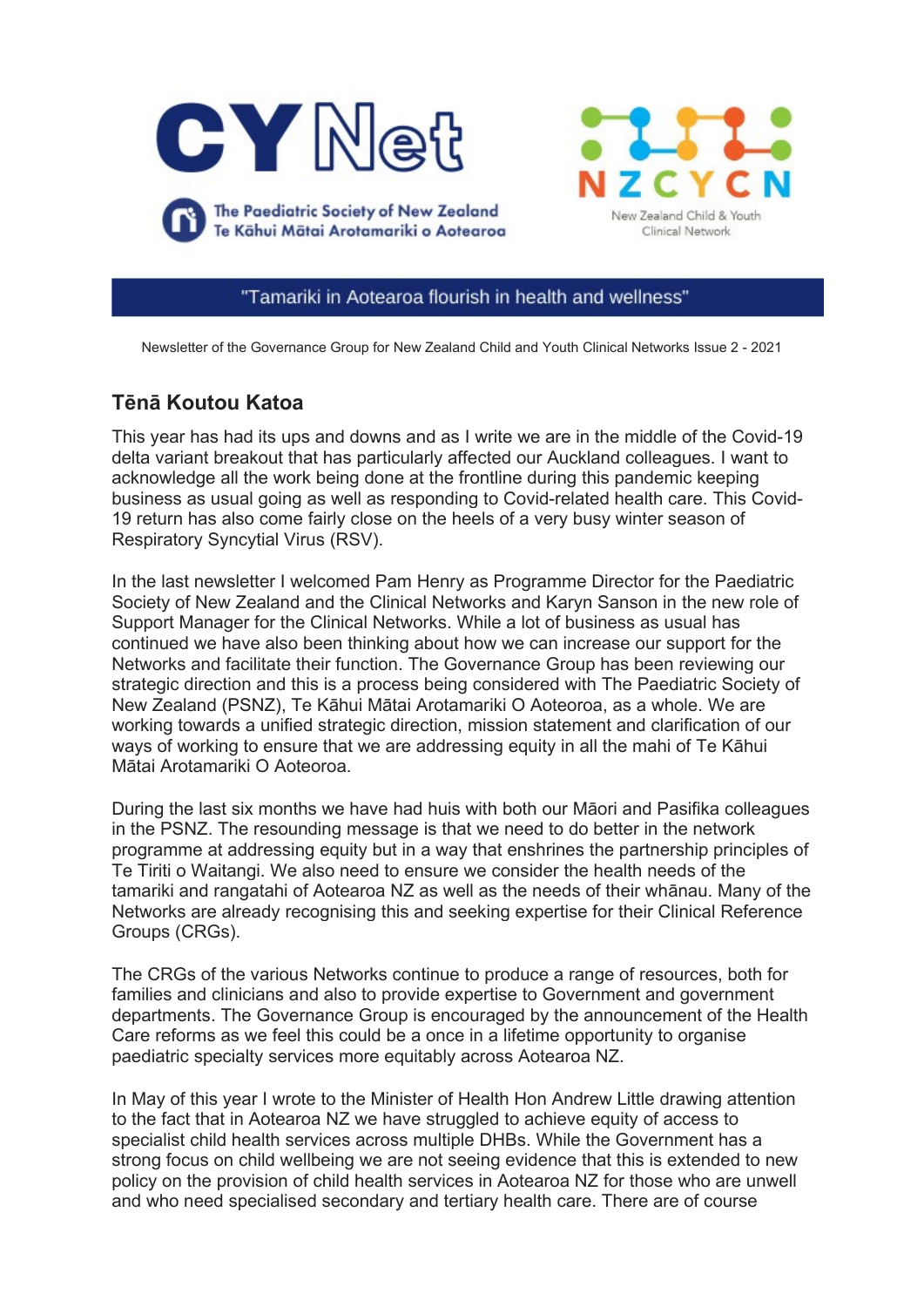challenges, due to our population size and geography, in developing high-quality services that are both equitable and close to home and yet also fully accessible when the service needs to be centralised.

In late July Nicola Austin (PSNZ President), Mike Shepherd (President-Elect), Pam Henry (Programme Director) and I met with members of the Transition Team involved in the health reform planning to discuss how PSNZ and the NZCYCN programme could contribute to the discussion around planning for paediatric services in the new health system. The Paediatric Sleep Clinical Network already has a draft plan for what a National Paediatric Sleep Service would look like and I was able to take along a twopage summary of that plan. It was well received and an indication was made to us that the Transition Team was looking for this sort of planning that might be 'ready' to move forward to more detailed planning when the legislation is in place.

Despite the added complexities created by the pandemic our Networks continue with their work. This newsletter includes a story from the Child Development and Disability Clinical Network about their hugely successful 'Lunch and Learn' sessions. These sessions are of interest to all members of the multidisciplinary teams involved in the care of tamariki and rangatahi with developmental needs and disabilities. Providing access to learning and discussion for health professionals in all disciplines is an important component of the mahi undertaken by the CRGs of each of the Networks.

Another important function of the Networks is to determine what is the best information that can be provided to whānau and other caregivers so they have a good understanding of the health needs of tamariki and rangtahi with specific conditions and disorders. As clinicians we understand what information needs to be provided but we need to ensure that this information is being presented in a way that will be easily understood by a lay caregiver and also easily accessed on a range of digital devices.

Because the coronavirus pandemic is not done with us yet, there are still some choppy seas ahead. The pathway to a new health system will also be a choppy sea to navigate. However, if we can all get on board the same waka, I believe considerable progress will be made.

He moana pukepuke e ekengia e te waka (A choppy sea can be navigated by a waka)

Ngā mihi



**Dawn Elder Chair** NZCYN Governance Group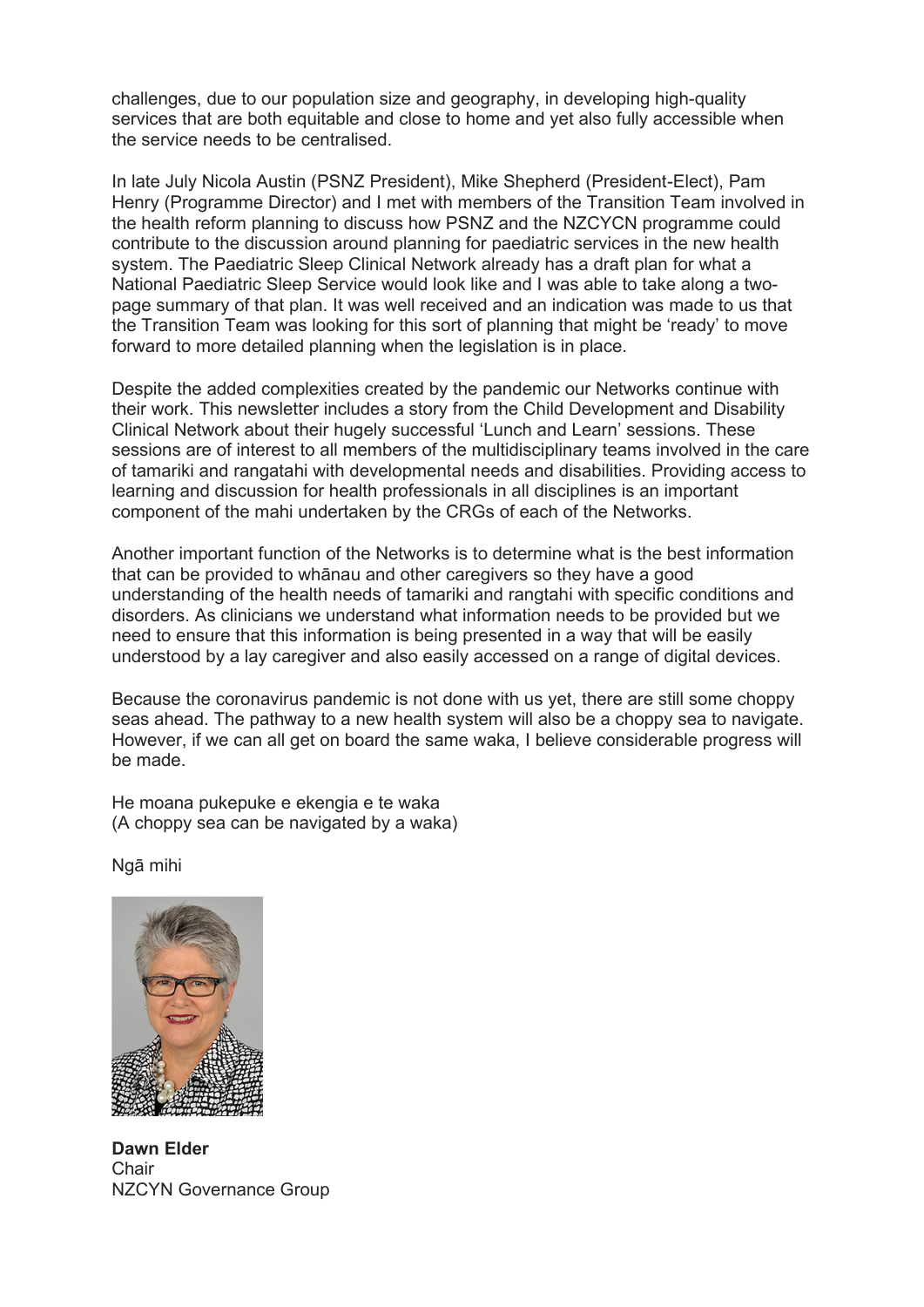### **KidsHealth – taking robust advice in the right format to parents and whānau**

Content in a range of non-text formats, especially video, is increasingly being used to educate parents, caregivers and whānau about child health issues via the [KidsHealth](https://www.kidshealth.org.nz/) website.

The site, established in 2005, is a joint initiative of the Paediatric Society and Starship Foundation, funded and supported by the Ministry of Health. The website is divided into two sections – one on Keeping Kids Healthy and the other covering Conditions and Treatments.

KidsHealth Programme Director Katherine Lissienko says, "We are increasingly using short videos for some conditions to show our viewers what to look for and when to seek medical help. We're finding that this is very effective and popular with users.

"Helping parents and whānau identify when their child is struggling to breathe is an obvious example. Text is not the best way to get this information across. It's much easier for people to view a short video - they can see and hear the symptoms of breathing difficulty and this can help them know when to seek medical help."

Katherine says the analytics show this approach seems to be working. "The KidsHealth page 'Signs that children are struggling to breathe' has become increasingly popular following the addition of several short videos. It is currently by far the most visited KidsHealth page – about 30,000 page views by NZ and international visitors in August 21".

The following video clip analytics underscore the popularity of short clips (figures to 26/8/21).



*Pageviews, showing a sharp increase in visits to 'Signs that children are struggling to breathe' since the addition of videos in June.*

#### **Signs that children are struggling to breathe** - click [here](https://kidshealth.org.nz/signs-children-are-struggling-breathe) 1 to watch the video.

The 6th and 7th videos down this page were filmed by an emergency doctor and provided to KidsHealth.

- Stridor sounds 1 (4,200 views since June 21)
- Stridor sounds 2 (5,200 views since June 21)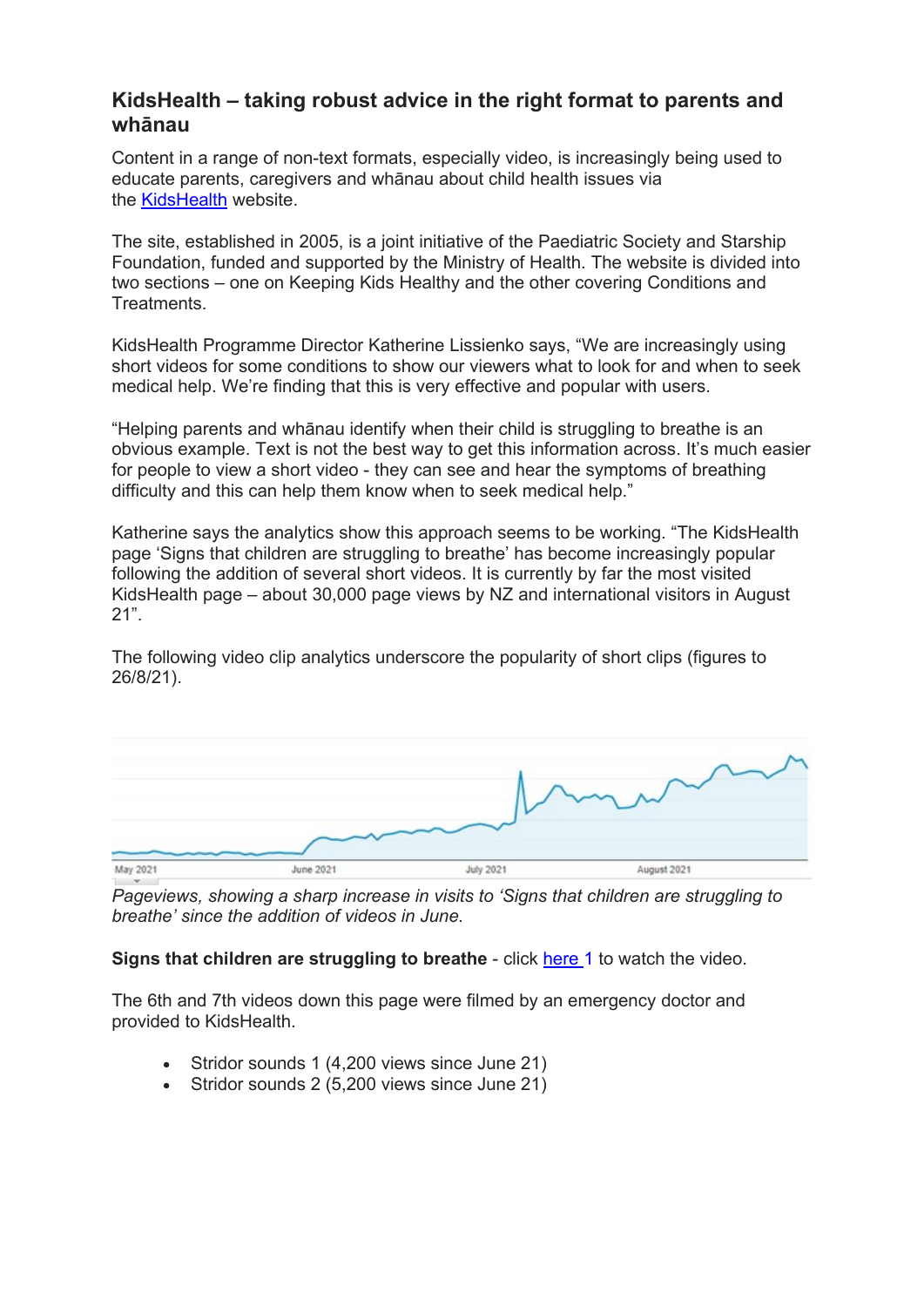

**Snoring or noisy breathing** - click [here](https://kidshealth.org.nz/snoring-or-noisy-breathing-children) to watch the video.

The video of noisy breathing in a child with OSA (35,250 views since Oct 20).

**Whooping cough** - click [here](https://kidshealth.org.nz/whooping-cough) to watch the video.

The video of what a baby with whooping cough sounds like (24,250 views since June 19).

"I'm keen to expand the number of short videos on the site and would be grateful for any consented videos from health professionals. The next topic we'd like to enhance with audio/video is [cough in children.](https://kidshealth.org.nz/cough-children) Just a few seconds of video/audio of a dry, irritated, barking and wet cough shot on your phone would really help parents and whānau understand the different types of cough and when to seek help. There is a KidsHealth consent form available on our [website"](https://www.paediatrics.org.nz/our-work/kidshealth).

Look out for more requests for video and audio coming through from Katherine via the PSNZ discussion/kōrero platform.

## **Lunch and Learn NZ - Knowledge transfer through Zoom educational sessions for health professionals**

Increasingly technology is being used as a vehicle for professional development. The Child Development and Disability Clinical Network is one of our Networks that is making full use of a range of platforms to foster inter-professional learning, networking, and national discussion on supporting children with developmental differences and their whānau.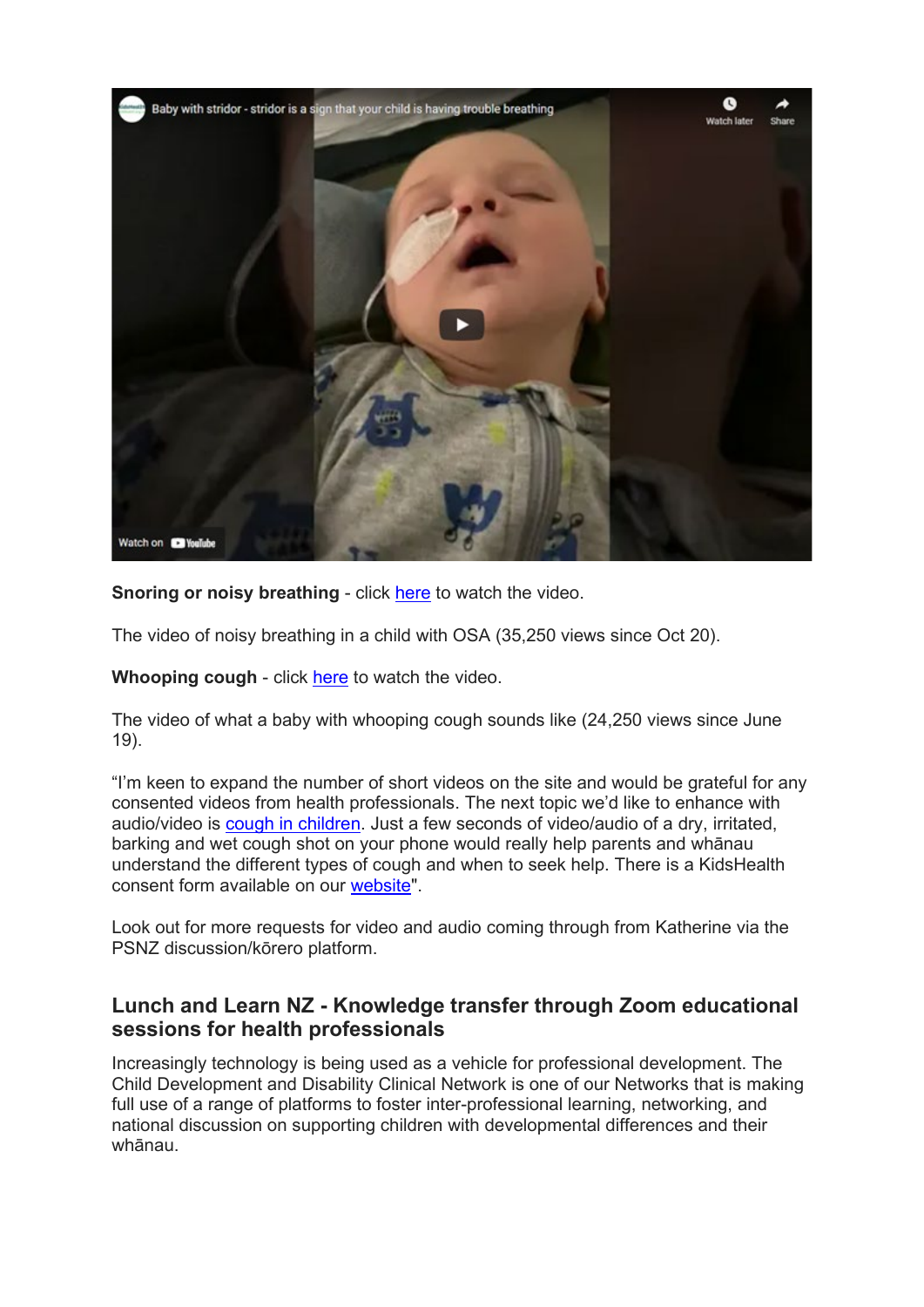The monthly Zoom interprofessional 'Lunch and Learn NZ' series provides a regular opportunity to connect professionals across New Zealand and share learnings related to their clinical and research initiatives across the disability sectors.

The sessions are organised by Dr Fiona Graham (Otago University), Jane Harmer (Waitemata DHB), Estelle Borer (Specialist Rehabilitation Services) and Denise Janes (Northern Regional Alliance and Lunch and Learn Workstream Lead).



Dr Graham says, "The sessions have proven very popular and have attracted people from across the health and education sectors including health professionals working with children from occupational therapy, physiotherapy, nursing, developmental paediatrics, orthopaedic surgery and policy analysis backgrounds, people with disabilities, parents and advocates. On average, these interactive sessions are attended by more than 80 participants across New Zealand. "We record and upload each session to our [YouTube](https://www.youtube.com/channel/UC8yoaY7Hl7AgDkQxAZD0e0Q)  [channel](https://www.youtube.com/channel/UC8yoaY7Hl7AgDkQxAZD0e0Q) which currently has around 60 subscribers. This means that if you miss a session you can watch it when you have the time. We're finding that each session gains a further 50-100 viewings on average.

"We also have a [Padlet](https://padlet.com/jane323/ff1g8ufzcgygs9ny) page that enables those watching the recording to join in the kōrero about the presentation and have their questions answered by the presenter," says Dr Graham.

The presenters cover a variety of topics relevant to the multiple professionals involved in the healthcare and education of this group of children. To stimulate further discussion on a topic, a Padlet page is created for each presented topic alongside the session. The educational sessions are followed by knowledge translation sessions focusing on "how to implement" the learning into clinical practice. These sessions also critically discuss inequity issues in accessing healthcare for children with disabilities and their whānau.